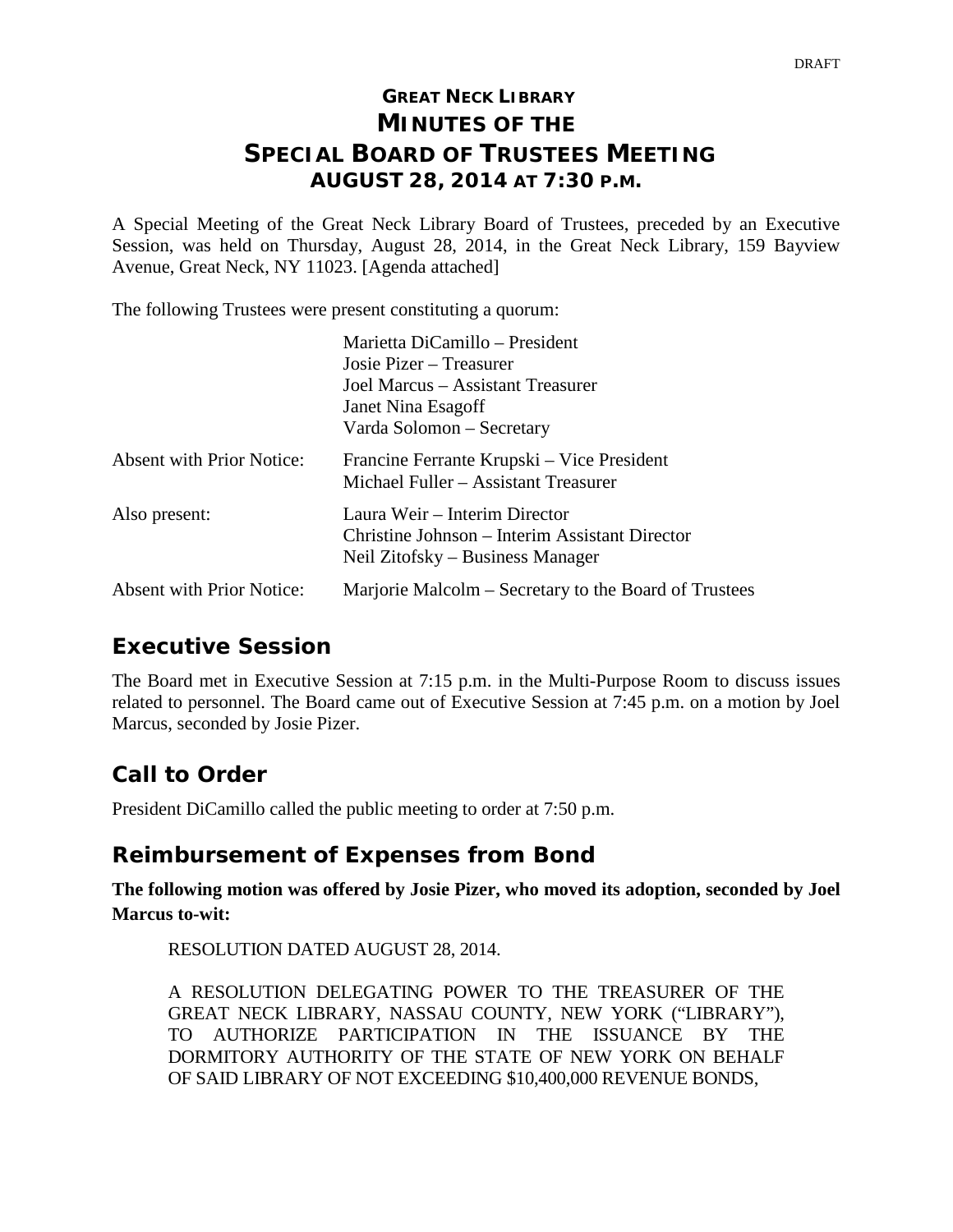#### SERIES 2014, INCLUDING AUTHORIZATION FOR THE EXECUTION OF A LOAN AGREEMENT AND RELATED DOCUMENTATION.

\_\_\_\_\_\_\_\_\_\_\_\_\_\_\_\_\_\_\_\_\_\_\_\_\_\_\_\_\_\_\_\_\_\_\_\_\_\_\_\_\_\_\_\_\_\_\_\_\_\_\_\_\_\_\_\_\_\_\_\_\_\_\_\_\_\_\_\_\_\_

WHEREAS, the Board of Trustees of the Great Neck Library, Nassau County, New York, a not-for-profit corporation organized on January 9, 1889 and duly incorporated by the Secretary of State on February 21, 1889, and existing under the laws of the State and operating pursuant to the applicable provisions thereof including the applicable provisions of the Education Law and the Not-For-Profit Corporation Law of the State of New York, as a free association library chartered by the Board of Regents of the State of New York on April 20, 2009 (the "Library"), has made application to the Dormitory Authority of the State of New York, a public benefit corporation of the State of New York (the "Authority"), for financial assistance through the issuance of not to exceed \$10,400,000 revenue bonds of the Authority, which are proposed to be designated substantially "Great Neck Library Revenue Bonds, Series 2014" (the "Bonds"), to finance a portion of the costs of the renovation and rehabilitation of the existing library facility at 159 Bayview Avenue in Great Neck, New York, including original furnishings, equipment, machinery, apparatus, appurtenances, site work and incidental improvements and expenses in connection therewith, as more fully described in Exhibit A attached hereto and hereby made a part hereof, at a maximum estimated cost of \$11,200,000 (in the aggregate, the "Project"); and

WHEREAS, the Authority has acted as "lead agency", in accordance with the provisions of the State Environmental Quality Review Act ("SEQRA"), with respect to the proposed Authority provision of financial assistance to the Library for the Project and the Authority is expected to determine that same constitutes a "Type II Action" in accordance with the regulations promulgated under SEQRA; and

WHEREAS, a proposition relating to the Project was approved by the voters of the Library on November 19, 2013; and

WHEREAS, in connection with the issuance of the Bonds and the making available of the proceeds thereof to the Library, it is expected (a) that the Library will enter into a loan agreement with the Authority (the "Loan Agreement"), (b) that the Library will also enter into various agreements with respect to the sale of the Bonds, and various ancillary documents (including a tax certificate relating to maintaining the taxexempt status of the Bonds and a continuing disclosure agreement whereby the Library will be obligated to file annual reports including audited financial reports with the Authority, its disclosure dissemination agent and/or the Electronic Municipal Market Access system of the Municipal Securities Rulemaking Board), (c) that there will be a preliminary official statement and a final official statement prepared with respect to the Bonds which will include information about the Library, and (d) the Authority will issue the Bonds pursuant to a resolution of the Authority pursuant to which a bank or trust company located and authorized to do business in New York State will act as trustee; and

WHEREAS, the Library now wishes to state its official intention to participate in the issuance of Bonds and to approve the issuance of such Bonds and Financing Documents (as hereinafter defined) and to delegate authority to proceed with the issuance of such Bonds;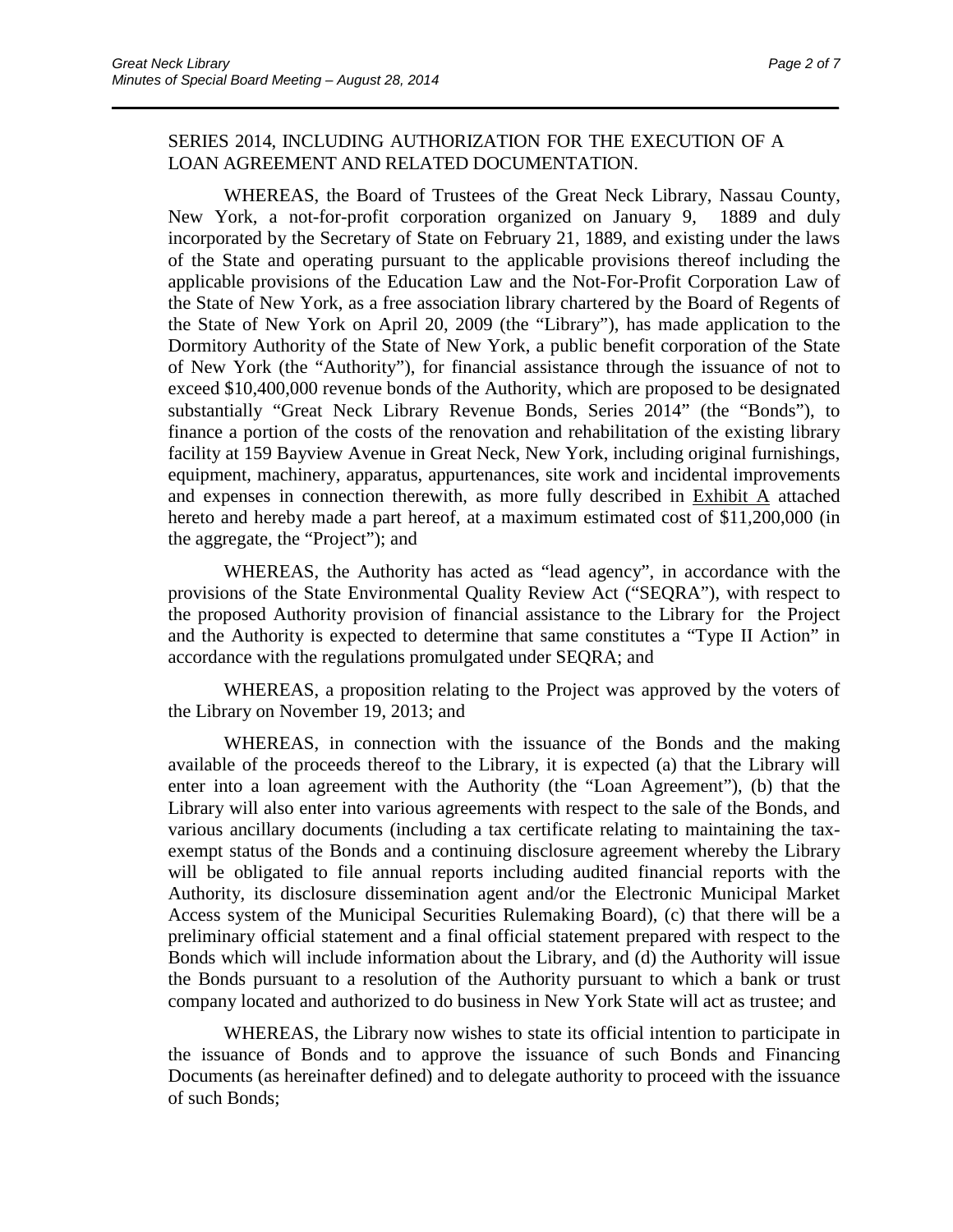NOW, THEREFORE, BE IT RESOLVED, by the Board of Trustees of the Great Neck Library, Nassau County, New York (hereinafter, the "Board"), as follows:

\_\_\_\_\_\_\_\_\_\_\_\_\_\_\_\_\_\_\_\_\_\_\_\_\_\_\_\_\_\_\_\_\_\_\_\_\_\_\_\_\_\_\_\_\_\_\_\_\_\_\_\_\_\_\_\_\_\_\_\_\_\_\_\_\_\_\_\_\_\_

Section 1. The Board hereby approves the participation of the Library in the issuance of the Bonds by the Authority in an aggregate principal amount not to exceed \$10,400,000 to finance a portion of the costs of the Project and states its intention to proceed in connection therewith. The power to authorize and approve the final terms and conditions of the Loan Agreement relating to the issuance by the Authority on behalf of the Library of not exceeding \$10,400,000 par amount of the Bonds, is hereby delegated to the Treasurer of said Library, the chief fiscal officer.

Section 2. The Library is hereby authorized to accomplish the transaction described in this Resolution, to enter into and perform its obligations under each of the Financing Documents and the Related Documents (each as hereinafter defined) and to do all things necessary or appropriate for the accomplishment thereof and all acts heretofore taken by the Library and the Authority with respect to such transaction are hereby ratified, confirmed and approved.

Section 3. The Treasurer of the Library is hereby authorized, on behalf of the Library, to approve, execute and/or deliver, as applicable, the Bond Purchase Agreement, the Loan Agreement, the Tax Pledge and Collection Agreement, the Letter of Representation, the Preliminary Official Statement, the Official Statement, the Tax Certificate and the Continuing Disclosure Agreement (hereinafter collectively called the "Financing Documents") and the Secretary of the Library is hereby authorized to affix the seal of the Library thereto and to attest the same, all in substantially the forms thereof presented to this meeting with such changes, variations, omissions and insertions as the Treasurer shall approve, upon advice of counsel, and upon such final terms and conditions as the Treasurer may approve. The execution and delivery thereof by the Treasurer shall constitute conclusive evidence of such approval. The Treasurer shall further execute and deliver additional documents, certificates, undertakings, agreements, deeds, or other instruments as the Treasurer, with the advice of counsel, may deem necessary or appropriate in connection therewith (the "Related Documents"), and to do and cause to be done any and all acts and things necessary or proper for carrying out the transactions contemplated thereby.

Section 4. The President of said Library Board is hereby authorized to execute such Financing Documents and Related Documents in the place of the Treasurer if the Treasurer shall so direct in writing in the form of a delegation certificate duly filed in the Office of the Library Secretary on or prior to the date or dates of such Financing Documents and Related Documents, or in the absence of the Treasurer from the territory served by the Library or the inability of the Treasurer to serve in that capacity for any reason as so certified to the Board by the Library Secretary.

Section 5. The members, officers, employees and agents of the Library are hereby authorized and directed for and in the name and on behalf of the Library to do all acts and things required or provided for by the provisions of the Financing Documents, and to execute and deliver all such additional certificates, agreements, instruments and documents, pay all such fees, charges and expenses and to do all such further acts and things as may be necessary, or in the opinion of the officer, employee or agent acting, desirable and proper to effect the purposes of the foregoing resolution and to cause compliance by the Library with all of the terms, covenants and provisions of the Financing Documents binding upon the Library.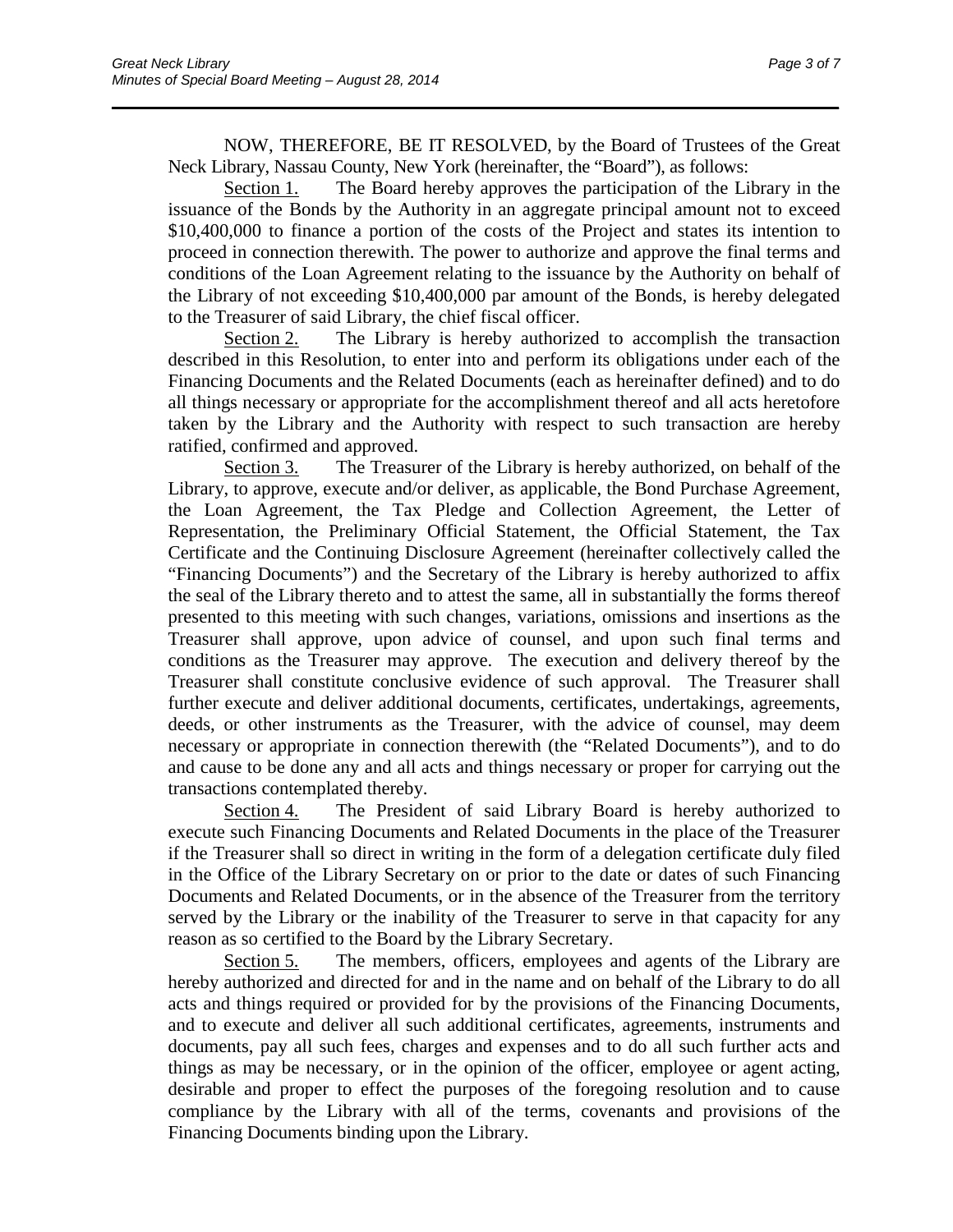Section 6. The Library hereby affirms its official intent to reimburse its eligible expenditures heretofore or hereafter made, if any, with other monies of the Library relating to the Project with a portion of the proceeds of the Bonds, which Bonds are reasonably expected to be issued based upon the adoption of and pursuant to specific legislative authorization provided in Title 4 of Article 8 of the Public Authorities Law of the State of New York by amendment of Chapter 672 of the Laws of 1983 as heretofore amended, by Chapter 290 of the Laws of 2002 to include the Library. The Library hereby declares that the financing of the Project is for education and library purposes. This statement of official intent to reimburse constitutes a declaration of official intent under Treasury Regulation Sections 1.150.2.

\_\_\_\_\_\_\_\_\_\_\_\_\_\_\_\_\_\_\_\_\_\_\_\_\_\_\_\_\_\_\_\_\_\_\_\_\_\_\_\_\_\_\_\_\_\_\_\_\_\_\_\_\_\_\_\_\_\_\_\_\_\_\_\_\_\_\_\_\_\_

Section 7. A copy of this resolution, together with any exhibits or attachments thereto, shall be placed on file in the office of the Library Secretary where the same shall be available for public inspection during regular business hours. The Library Secretary is hereby directed to provide a certified copy of this resolution to the Authority and counsel to the Library on or prior to the date of issuance of the Bonds.

Section 8. This resolution shall take effect immediately.

Business Manager Neil Zitofsky provided a brief explanation of the resolution. He stated that this is the first in a series of legal documents and resolutions that will come before the Board for approval in connection with the issuance of the bonds. This first resolution which is called "*Resolution Approving Capital Financing Through the Dormitory Authority of the State of New York*" is the Board's agreement to abide by the rules and regulations of the Dormitory Authority in issuing the bonds. The Treasurer will be signing the documents and in her inability to do so, the President will sign. The resolution also refers to the documents that the Library is agreeing to provide DASNY going forward — one is the loan agreement that defines what DASNY will do with the proceeds from the sale, and the other defines how to access those proceeds in order to pay contractors during the renovation.

The second document that will be coming before the Board is called the Tax Pledge Agreement whereby the Library authorizes the School District to send the tax money directly to a trustee (to be appointed) rather than sending it to the Library.

The trustee will take 35% of the first two tax checks we receive from the School District in November and December to pay for the debt service – interest  $\&$  principal – on the bonds. These two checks will be received by the Library within three business days. No deductions will be taken from the third through eighth checks which will be remitted to the library within three business days.

### *Public Comment: Ralene Adler, Karen Rubin, Marianna Wohlgemuth*

**VOTE:** Yes – 5 (DiCamillo, Marcus, Nina Esagoff, Pizer, Solomon) *MOTION CARRIED UNANIMOUSLY*

# **Discussion and Approval of Grant Application for NYS Construction Grant for Clerestory Window Replacement**

**Upon motion by Janet Nina Esagoff, seconded by Varda Solomon and after discussion, it was,**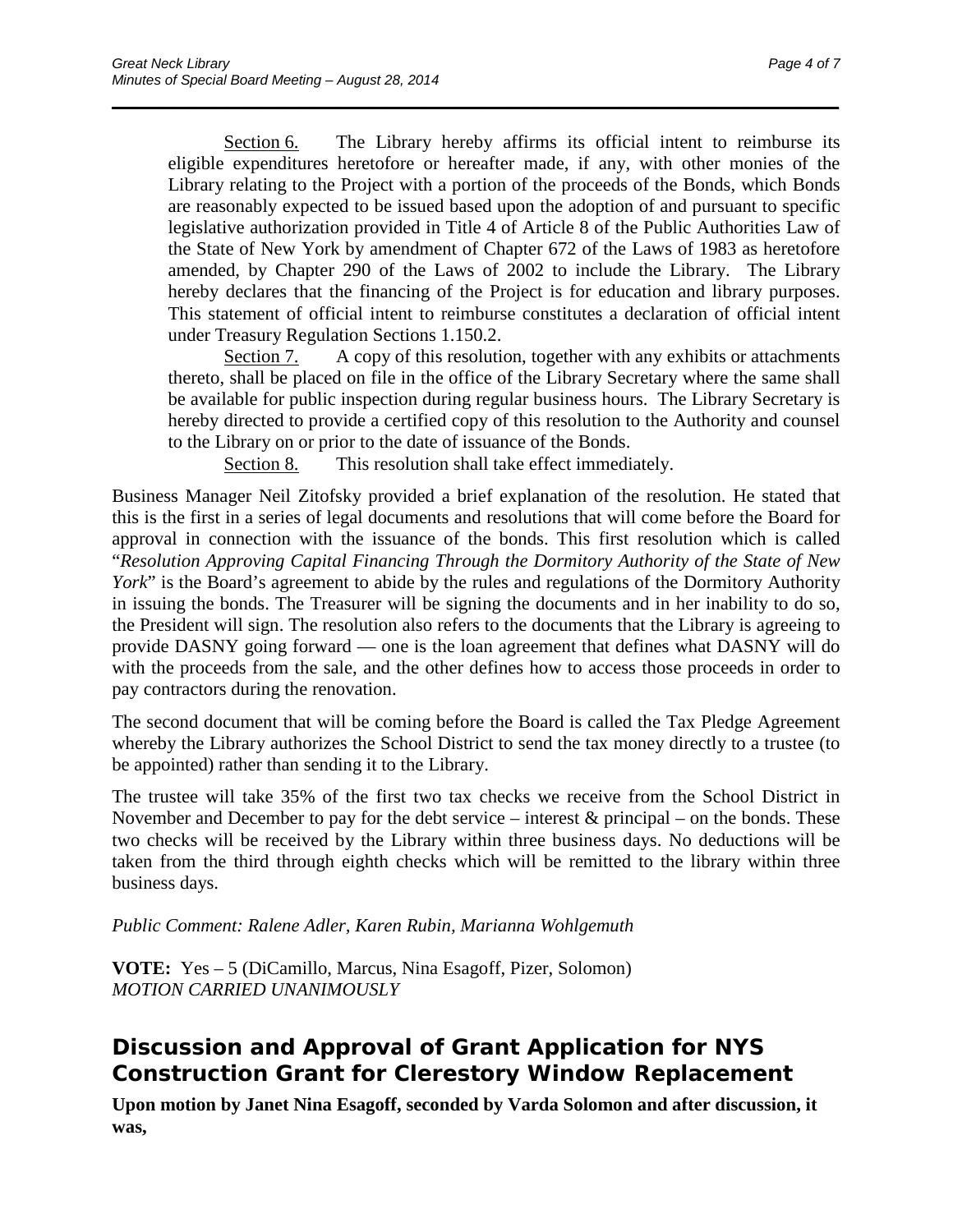**RESOLVED,** that the Great Neck Library Board of Trustees approve the submission of the attached application for the NYS Library Construction Grant request in the amount of \$93,000 for the replacement of the Main Library's Clerestory Mezzanine level windows to be administered in accordance with the requirements of Education Law §273-a and Commissioner's Regulation §90.12.

\_\_\_\_\_\_\_\_\_\_\_\_\_\_\_\_\_\_\_\_\_\_\_\_\_\_\_\_\_\_\_\_\_\_\_\_\_\_\_\_\_\_\_\_\_\_\_\_\_\_\_\_\_\_\_\_\_\_\_\_\_\_\_\_\_\_\_\_\_\_

*Public Comment: Ralene Adler, Karen Rubin*

**VOTE:** Yes – 5 (DiCamillo, Marcus, Nina Esagoff, Pizer, Solomon) *MOTION CARRIED UNANIMOUSLY* 

### **RFP for Library Search Firm to Hire New Library Director**

**Upon motion by Varda Solomon, seconded by Josie Pizer, and after discussion, it was,**

**RESOLVED,** that the Great Neck Library Board of Trustees authorize the Interim Library Director to create an RFP to be approved at the September Board meeting to engage the services of a Professional Library Search firm to identify qualified candidates to fill the position of Great Neck Library Director.

**VOTE:** Yes – 5 (DiCamillo, Marcus, Nina Esagoff, Pizer, Solomon) *MOTION CARRIED UNANIMOUSLY*

## **Temporary Hours of Service During Renovation**

This is the Second Reading of this temporary policy (below):

The Main Library is scheduled to be closed to the public for renovations beginning on Wednesday, October 29, 2014 for a period of approximately one year.

During the period that the Main Library is closed for Renovations, effective Monday, October 27, 2014, the revised Branch Hours are as follows:

| <b>Main Library</b>     | Closed Effective    | <b>Parkville Branch</b> |                              |
|-------------------------|---------------------|-------------------------|------------------------------|
|                         | October 29, 2014    | Mon., Fri.              | 9 a.m. – 6 p.m.              |
|                         |                     | Tues. & Thurs.          | 9 a.m. - 9 p.m.              |
|                         |                     | Wed.                    | 10 a.m. $-9$ p.m.            |
|                         |                     | Sat.                    | 10 a.m. $-6$ p.m.            |
|                         |                     | Sun.                    | $1-5$ p.m.                   |
|                         |                     |                         | (September to June 14*)      |
|                         |                     |                         |                              |
| <b>Lakeville Branch</b> |                     | <b>Station Branch</b>   |                              |
| Mon., Tues. & Thurs.    | 10 a.m. $-6$ p.m.   | Mon., Tues. & Thurs.    | $9$ a.m. $-9$ p.m.           |
| Wed.                    | $10$ a.m. $-9$ p.m. | Wed.                    | 10 a.m. - 9 p.m.             |
|                         |                     |                         |                              |
| Fri.                    | 10 a.m. $-9$ p.m.   | Fri.                    | 9 a.m. $-6$ p.m.             |
| Sat.                    | 10 a.m. $-6$ p.m.   | Sat.                    | 10 a.m. $-6$ p.m.            |
| Sun.                    | Closed              | Sun.                    | $1-5$ p.m.                   |
|                         |                     |                         | (October 26 to June $14^*$ ) |

\*All branches are closed the following Holiday Sundays: April 5, 2014 (Easter Sunday) ; May 10, 2015 (Mother's Day) and May 24, 2015 (Memorial Day Weekend).

Levels Operating Hours During Main Library's Closure: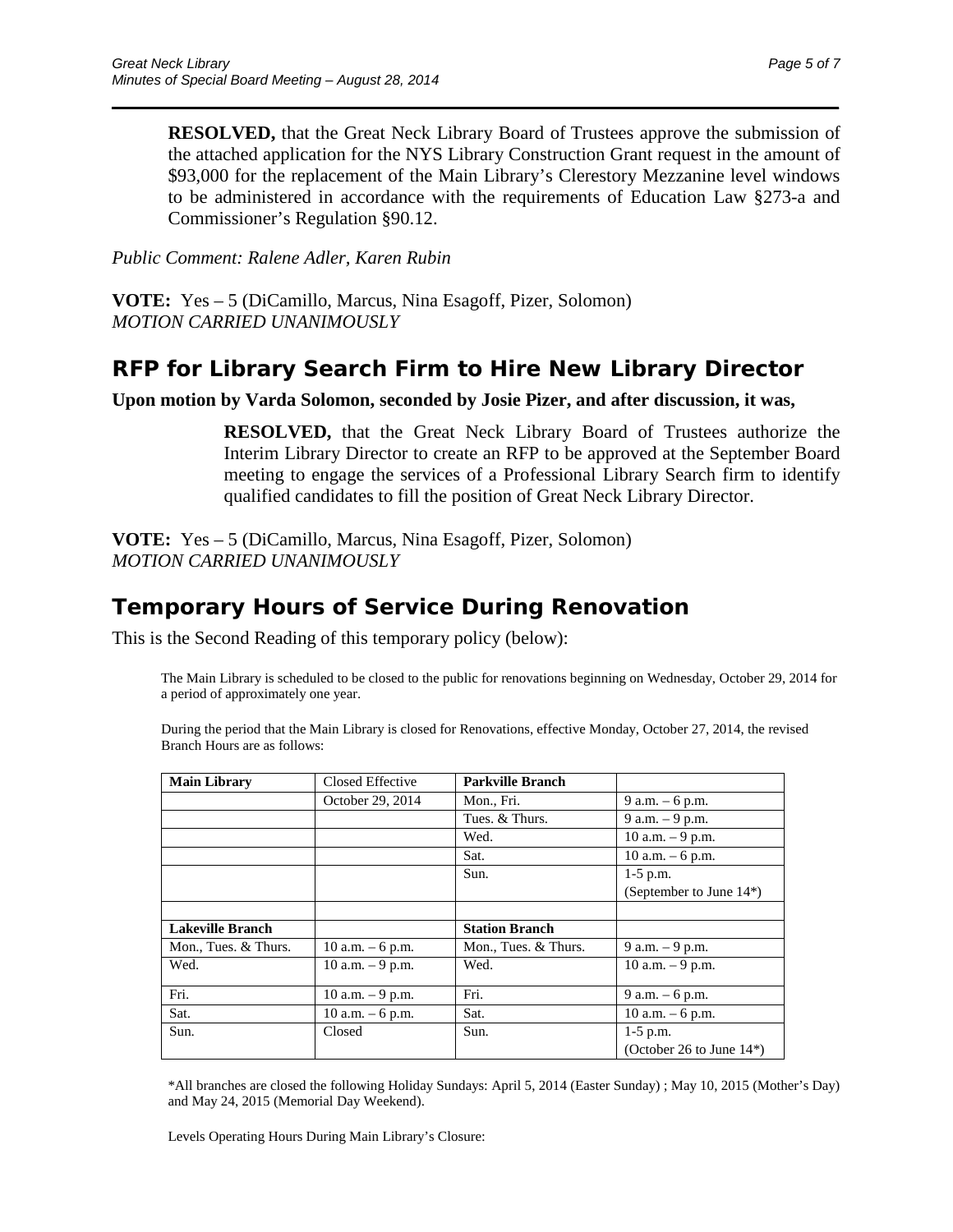| <b>Levels</b>                       | <b>Hours</b>        | Location                 |
|-------------------------------------|---------------------|--------------------------|
| Mon., Tues., Wed. &<br><b>Thurs</b> | $4 p.m. - 10 p.m.$  | Saddle Rock Elementary** |
| Fri. & Sat.                         | $6 p.m. - midnight$ | <b>Station Branch</b>    |
| Sun.                                | Closed              |                          |

\_\_\_\_\_\_\_\_\_\_\_\_\_\_\_\_\_\_\_\_\_\_\_\_\_\_\_\_\_\_\_\_\_\_\_\_\_\_\_\_\_\_\_\_\_\_\_\_\_\_\_\_\_\_\_\_\_\_\_\_\_\_\_\_\_\_\_\_\_\_

\*\*The schedule of the Levels program will vary depending upon School Holidays and will be posted when finalized.

#### *Public Comment: Ralene Adler, Karen Rubin, Claudia Cruz, Pam Broderick*

The Interim Director was asked to follow up with the School District on bussing for students attending Levels program at the Saddle Rock Elementary School.

### **Contract Renewal for Interim Assistant Director**

#### **Upon motion by Varda Solomon, seconded by Josie Pizer, and after discussion, it was,**

**RESOLVED,** that the Great Neck Library Board of Trustees renew Christine Johnson's contract for Interim Assistant Library Director with a \$90,000 annualized salary effective September 2, 2014 Ms. Johnson's temporary status shall be for a one year period or until the appointment of an Assistant Library Director at which time she will revert to her former position as Senior Librarian in the Technical Services Department at her regular salary as was negotiated under the Collective Bargaining Agreement in accordance with Great Neck Library policy; a memorandum of agreement will be executed to memorialize said agreement.

*Public Comment: Ralene Adler*

**VOTE:** Yes – 5 (DiCamillo, Marcus, Nina Esagoff, Pizer, Solomon) *MOTION CARRIED UNANIMOUSLY*

### **Secretary to the Board of Trustees**

**Upon motion by Joel Marcus, seconded by Josie Pizer, and after discussion, it was,**

**RESOLVED,** that the Great Neck Library Board of Trustees approve the posting for the Administrative Assistant to the Library Director and Secretary to the Board of Trustees at a salary \$39,000-\$50,000.

**VOTE:** Yes – 5 (DiCamillo, Marcus, Nina Esagoff, Pizer, Solomon) *MOTION CARRIED UNANIMOUSLY*

## **Open Time**

Pam Broderick, Karen Rubin, Claudia Cruz, Ralene Adler